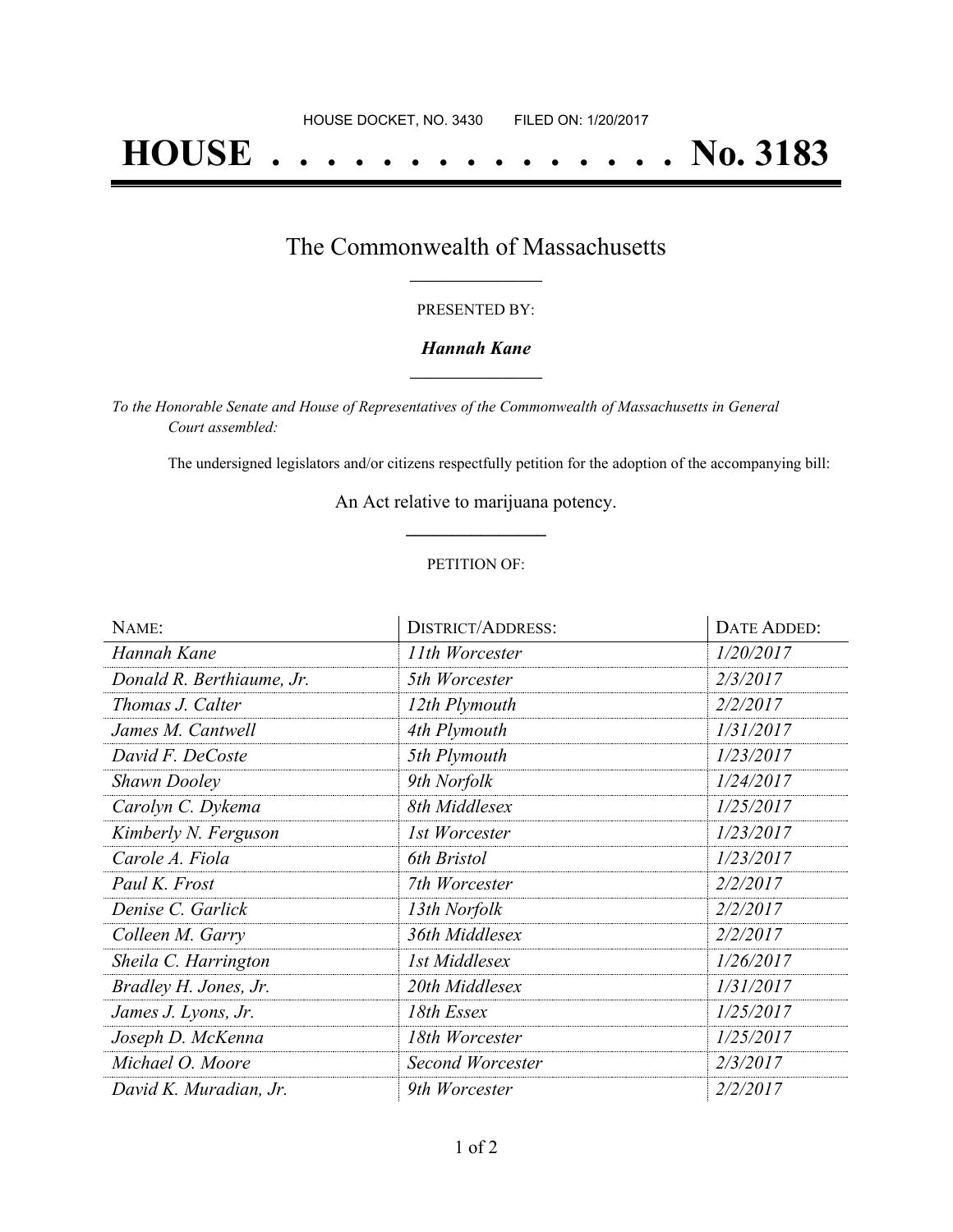| <b>Mathew Muratore</b> | 1st Plymouth   | 1/23/2017 |
|------------------------|----------------|-----------|
| David M. Nangle        | 17th Middlesex | 1/30/2017 |
| John H. Rogers         | 12th Norfolk   | 2/3/2017  |
| Thomas M. Stanley      | 9th Middlesex  | 2/2/2017  |
| John C. Velis          | 4th Hampden    | 2/2/2017  |
| Jonathan D. Zlotnik    | 2nd Worcester  | 2/2/2017  |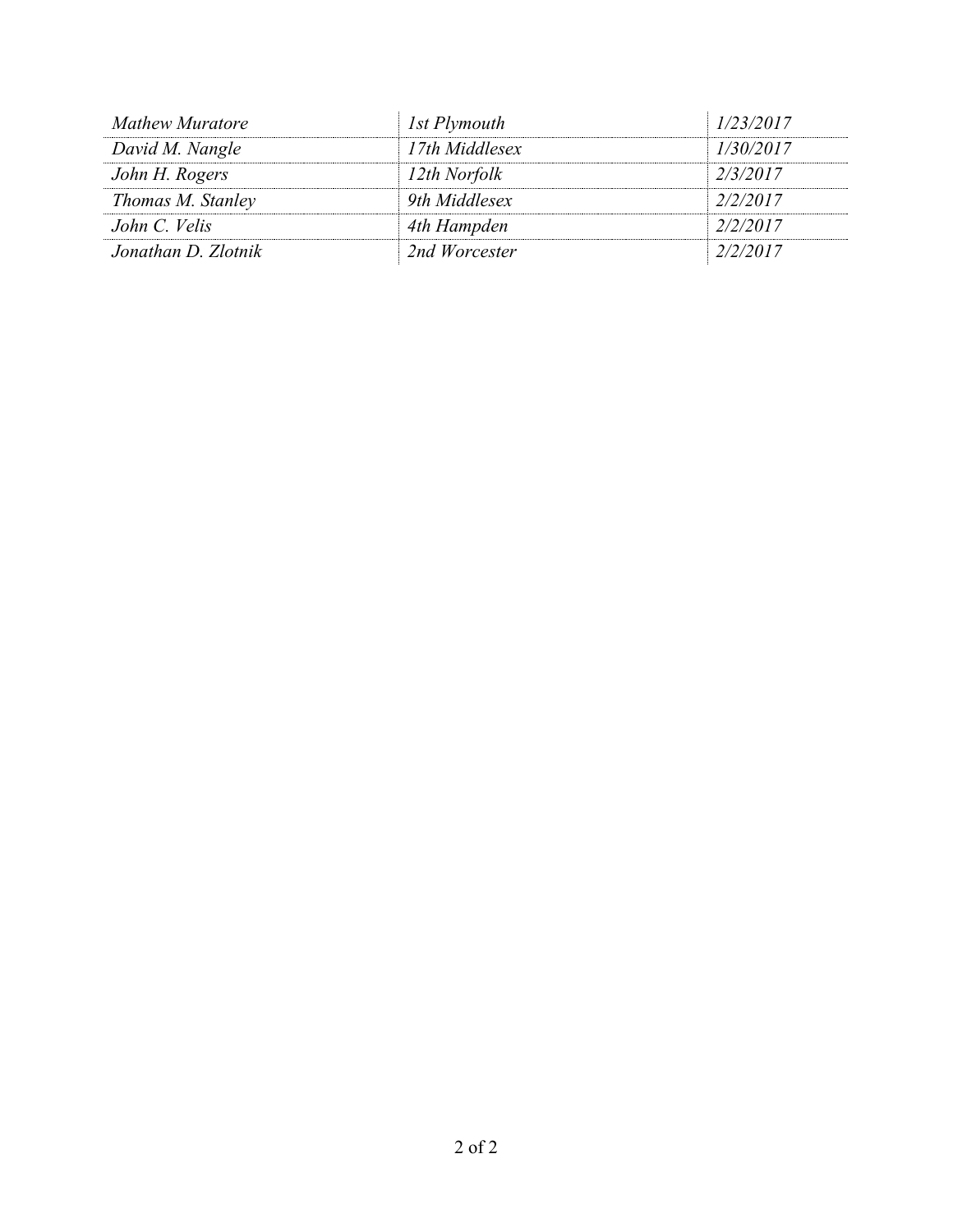## **HOUSE . . . . . . . . . . . . . . . No. 3183**

By Mrs. Kane of Shrewsbury, a petition (accompanied by bill, House, No. 3183) of Hannah Kane and others relative to the effects of marijuana and marijuana products with high potency on the human body. Marijuana Policy.

## The Commonwealth of Massachusetts

**In the One Hundred and Ninetieth General Court (2017-2018) \_\_\_\_\_\_\_\_\_\_\_\_\_\_\_**

**\_\_\_\_\_\_\_\_\_\_\_\_\_\_\_**

An Act relative to marijuana potency.

Be it enacted by the Senate and House of Representatives in General Court assembled, and by the authority *of the same, as follows:*

| SECTION 1. Chapter 94G of the General Laws is hereby amended by inserting after |
|---------------------------------------------------------------------------------|
| section 14 the following section:-                                              |

 Section 15. The commissioner of the department of public health shall investigate the effects of marijuana and marijuana products with a high potency of tetrahydrocannabinol on the human body. As part of its investigation, the secretary shall make a recommendation on (i) whether there should be restrictions on the potency of tetrahydrocannabinol in marijuana and marijuana products; and (ii) a recommendation of what that restriction may be.

 The commissioner shall file a report of its findings and recommendations with the clerks of the house of representatives and the senate, the chairs of the house and senate committees on ways and means, the house and senate chairs of the joint committee on public health, the house and senate chairs of the joint committee on consumer protection and professional licensure and